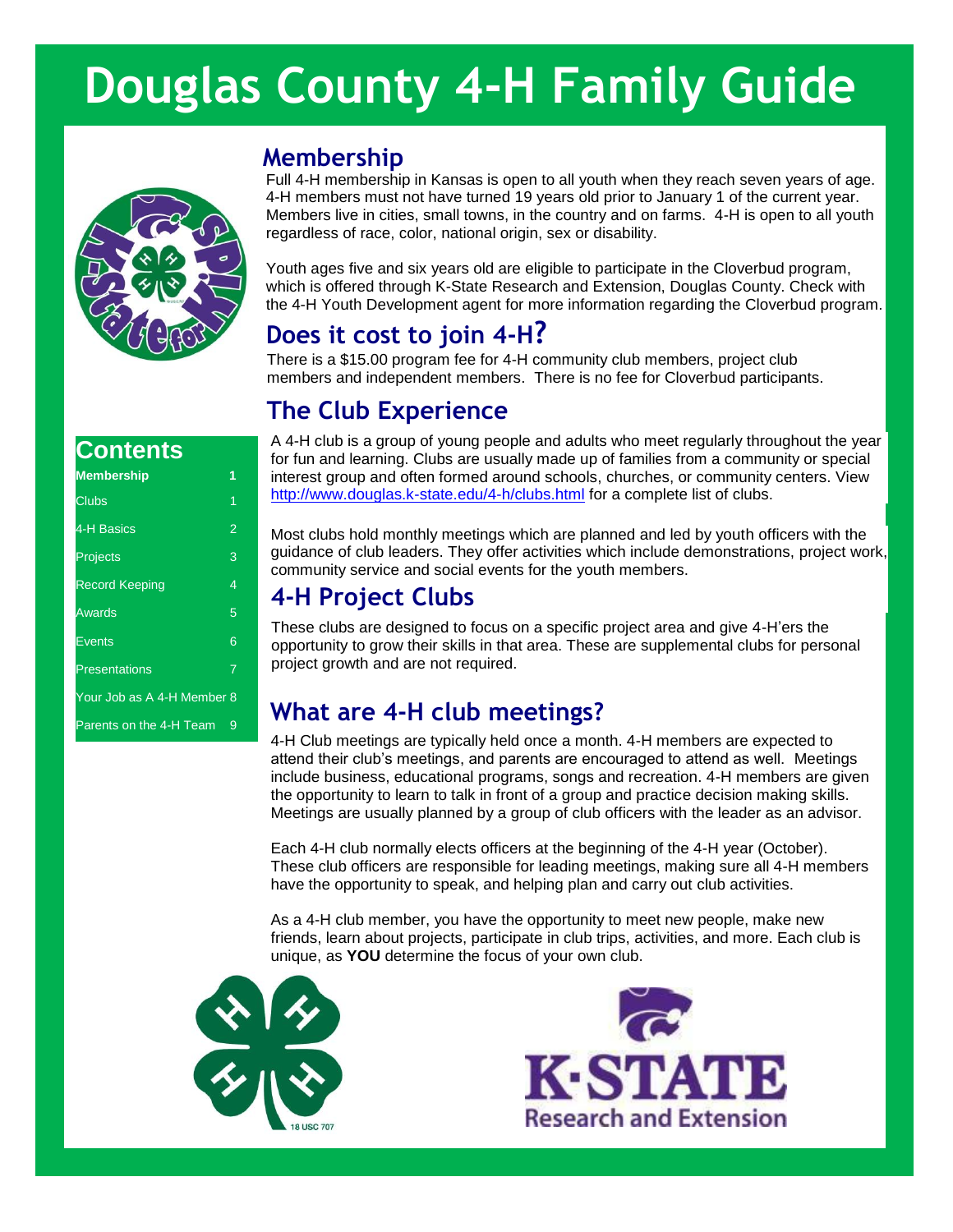# **4-H Basics**

### **The Motto**

"To make the best better!"

# **The Emblem**

The 4-H emblem is a four-leaf clover; the letter "H" stands for Head, Heart, Hands and Health.

### **The Colors**

The 4-H colors are green and white. Green symbolizes nature's most common color and represents life, spring-time, and youth. White symbolizes purity.

# **The Pledge**

I pledge: My head to clearer thinking, My heart to greater loyalty, My hands to larger service, and My health to better living for my club, My community, my country, and my world.

# **The 4-H Year**

A new 4-H year starts October 1 each year and ends September 30 of the following year; however, we allow youth to join 4-H at any time of the year.

# **4-H Age for Events**

Some events do require age limits, in this instance 4-H age is determined by the age of the participant on January 1 of that current 4-H year.

# **Parents can get involved too!**

Many adult volunteers and Extension staff coordinate the 4-H program and ensure that programs are available to youth in Douglas County. Extension Agents, like your 4-H Agent, are hired by Kansas State University to work with 4-H members and community residents in the areas of 4-H, Agriculture, Family

& Consumer Sciences, Community Development and Horticulture.

4-H Club leaders, project leaders and volunteers help 4-H members learn and have fun. They volunteer because they want youth to grow up to be happy, caring, and responsible community citizens.

*The best way to stay* **Where is your 4-H Office?**

The 4-H program is coordinated through the Douglas County Extension office at: 2110 Harper St. Lawrence, KS 66046. (785) 843-7058 [www.douglas.ksu.edu](http://www.douglas.ksu.edu/)

# **Other Sources of Information**

The best way to stay current with events and information is to read your monthly newsletter. The monthly newsletter is sent out from the Extension Office to 4-H members and leaders. It includes information about upcoming events, registrations, project news, important dates, etc. (See left side panel.)

You will also find current information at our website: [www.douglas.ksu.edu](http://www.douglas.ksu.edu/)

Find us on Facebook as well! <https://www.facebook.com/DouglasCountyKansas4H>

*current with 4-H information is to read the monthly newsletter. The electronic newsletter can be found at [http://www.douglas.k](http://www.douglas.k-state.edu/4-h/newsletters.html)[state.edu/4](http://www.douglas.k-state.edu/4-h/newsletters.html) [h/newsletters.html](http://www.douglas.k-state.edu/4-h/newsletters.html)*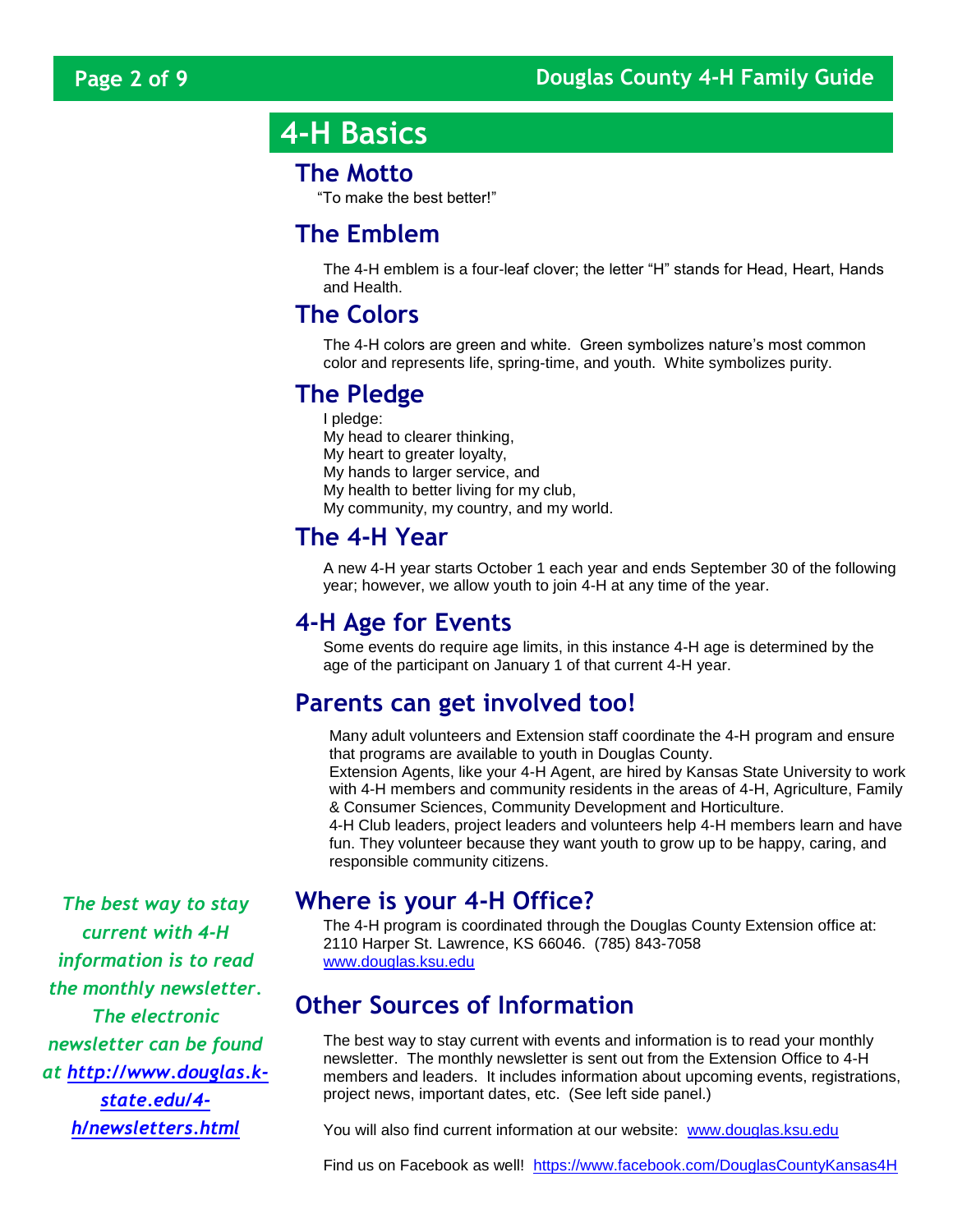# **4-H Projects**

Other than age, the only 4-H requirement for membership is that youth enroll in at least one project. Each member should select at least one project each year and keep records for that project. All project selection (and/or changes) must take place by May 1 to be eligible to exhibit at the county fair.

Projects provide the basis of the 4-H program by offering a variety of educational experiences. Members will also have opportunities to share what they have learned by participating in 4-H presentations, exhibiting in local fairs and other competitions. You might also be highlighted in the local newspaper and television shows for your accomplishments.

> *A full listing of projects can be found on the 4-H Online database at [http://ks.4Honline.com](http://ks.4honline.com/)*

# **How do I select projects?**

In choosing a project, the 4-H'er will consult with their parents and 4-H leaders. The 4-H'er should base their project selection on:

- Their own personal interests, needs and capabilities. Be sure the project is within the age and ability of the member.
- Suitability of the area in which they live
- The amount of time needed to complete the project. The member and parents should be aware of the amount of time a member has to work on the project, and how much time the project requires.
- The cost and needs of a project. The member and parents must consider how much a project will cost. Is there enough space for the project, or is additional equipment required?
- Are project leaders available to help with the project in the club, or are the parents willing to help the member with the project?

Projects are selected in the early fall when online enrollment is completed, or as soon as a new member joins. In Douglas County, 4-H'ers must be enrolled in his/her appropriate projects by May 1 to be eligible to exhibit in that project area at the county fair.

# **How is project work conducted?**

#### **Project work is conducted through various events such as:**

- Project meetings in the local club or county-wide project clubs
- **Regular club meetings by giving demonstrations, project talks, etc.**
- **Tours visit projects of members or experts**<br>**Example 1** Field trips
- Field trips
- Family activities at home
- Exhibiting projects Each member is eligible to exhibit a completed project from their 4-H project at the county fair.
- Record keeping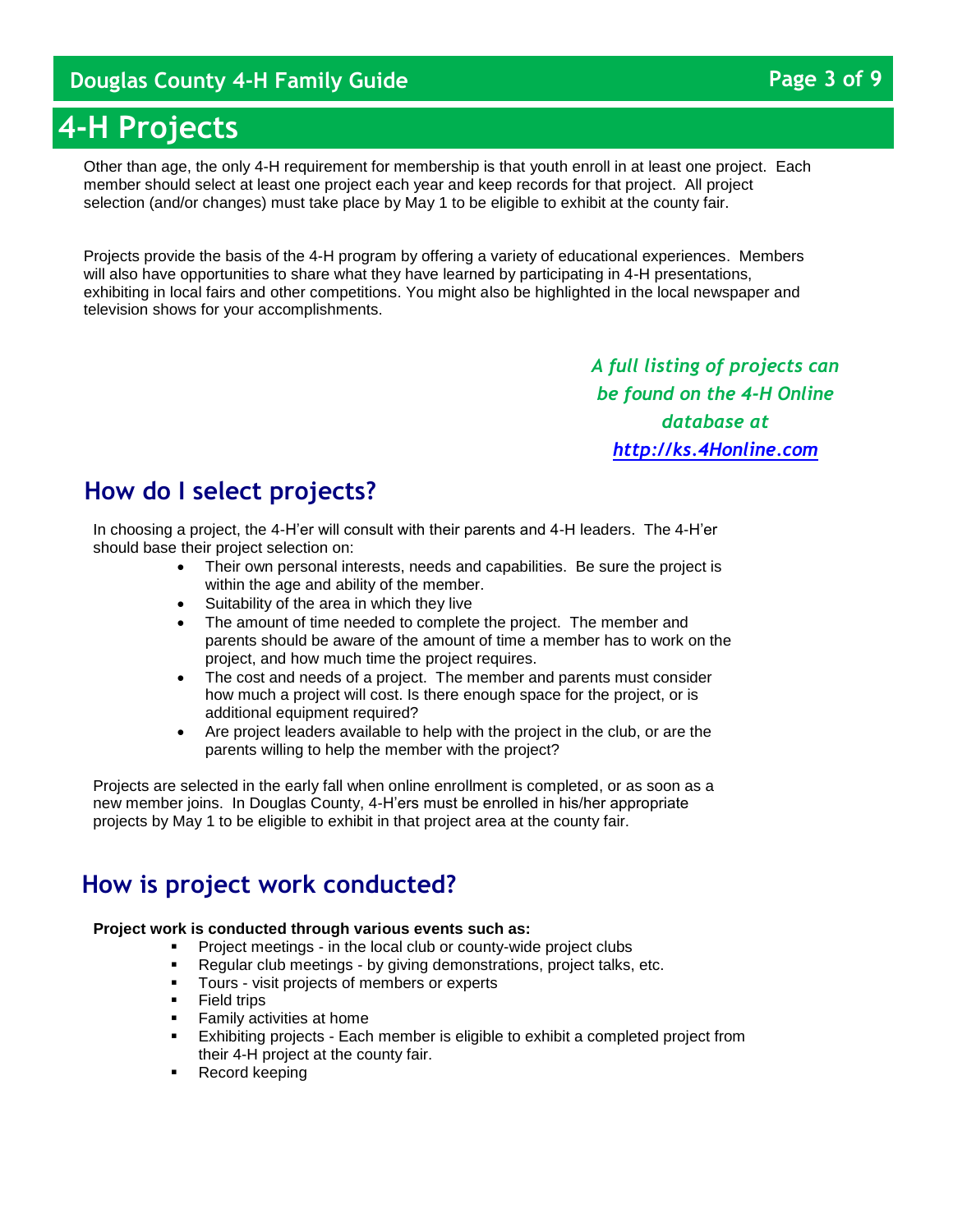# **Record Keeping**

One of the true 4-H learning experiences is record keeping. Records are the way 4-H members keep track of accomplishments in their 4-H projects during the year. This does take time, but the 4-H'er actually learns important skills that will benefit them in the future.

# **Parts of the Record Book**

- 1- Personal Page- This is completed yearly by the 4-H'er. The 4-H member will write basic information about themselves for the current year (i.e. project enrollment for that year). There is also space for a current picture of the 4-H member.
- 2- Permanent Record- This is a multipage document, which consists of four sections. Members can list project experiences, offices held, committee work, school activities, community activities, church involvement, recognitions and other information about their year. The member adds on information to this document each year.
- 3- Project Records- Each 4-H'er is encouraged to keep records of their projects and to record the learning activities they have participated in. These records are for the 4-H member's personal use in recording skills gained and may include learning to keep financial records such as profit and losses.
- 4- 4-H Story- The 4-H'ers story is an important part of their records. It conveys how their total 4-H year impacted them and their family. This story should include an introduction, the major project information, project leadership, citizenship and information about the 4-H'ers personal satisfaction and future goals.

# **Record Keeping Tips**

Keeping records throughout the year helps to ease the pressure of deadlines some feel when record books are due. Parents are advised to oversee the child's work, but the records should be completed by the child as part of their 4-H learning experience.

It is easier to write something down as it occurs, rather than recall all the activity dates and information later.

Records should include all activities regarding the member that occur during the 4-H year (October 1 to September 30). The permanent record can be completed on the computer or on paper.

The record is a tool to be used when applying for awards. Remember to write in details that are important to the member. Up to date records are beneficial when members apply for awards, scholarships and jobs.

*All necessary forms for record keeping can be found at [http://www.douglas.k](http://www.douglas.k-state.edu/4-h/forms.html)[state.edu/4-h/forms.html](http://www.douglas.k-state.edu/4-h/forms.html)*

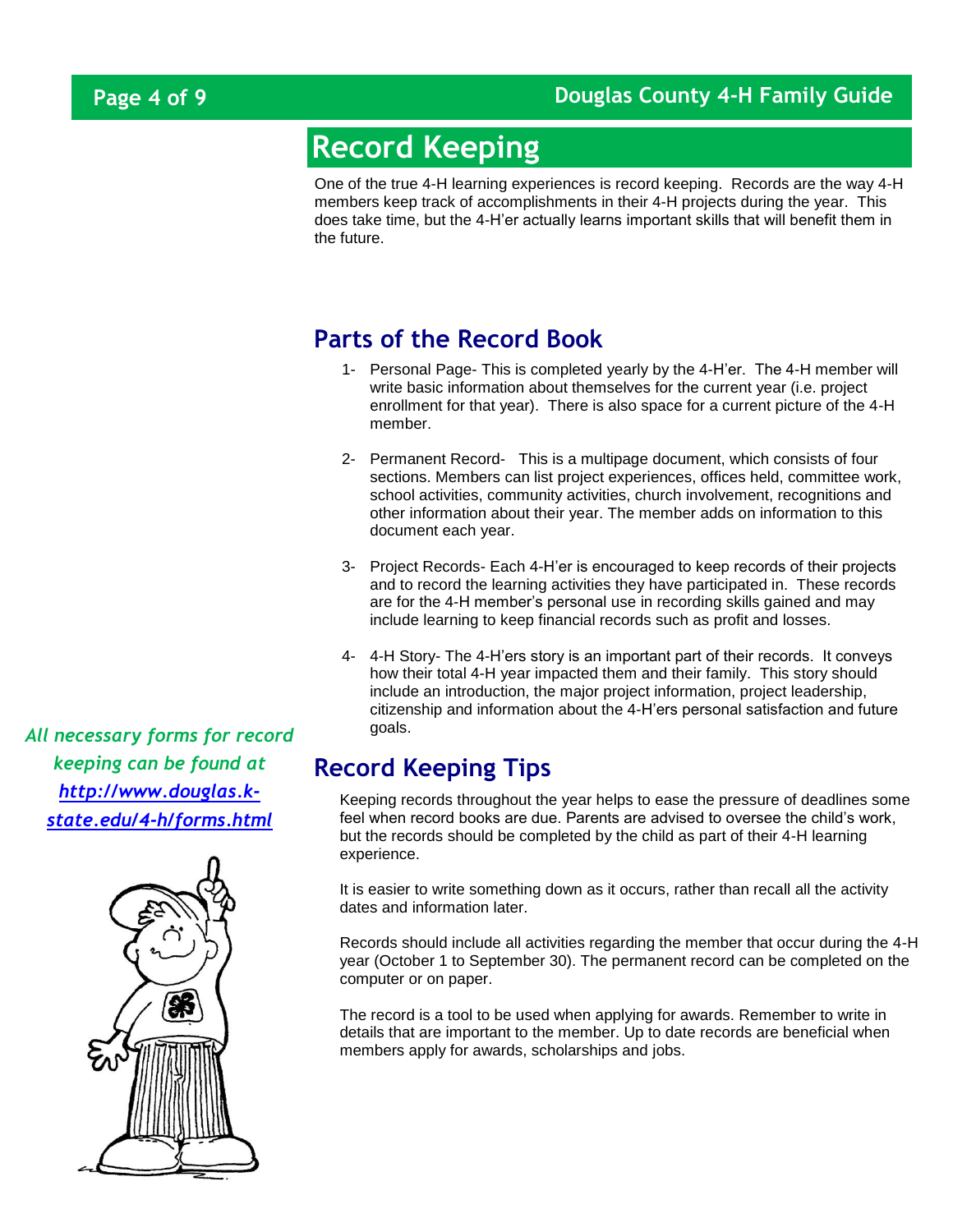# **Awards – 4-H rewards for a job well done!**

# **Other forms of recognition**

- Record Book Completion Completing record book and 4-H check sheet
- Achievement Pins Membership, Bronze, Clover, Emerald, Silver, Silver Guard, Leadership, Gold and Gold Guard are honors 4-H members can earn.

Members complete an application form for these awards in September.

A complete list of the achievement pin applications can be found at: <http://www.kansas4-h.org/p.aspx?tabid=477>

## **Kansas Award Portfolio (KAP)**

This form is completed by members for each project area they wish to apply for a Project Pin.

Each KAP form completed by the member will include goals for that project, a summary of project learning experiences, leadership and citizenship experiences, awards and recognition for the project area, non-4-H experiences related to the project and photographs of the project area.

The KAP, Personal Page and 4-H Story will be submitted in a report cover to the Extension office in early October. All awards received will be evaluated to select project pin winners in three age categories: Junior (7-8), Intermediate (9-13) & Senior (14-19).

Pin winners will be recognized and receive their project pin at the 4-H Achievement Celebration, typically held in November.

### **Scholarships**

Kansas 4-H Scholarships and Douglas County 4-H Foundation Scholarships are available to current or past 4-H members who are seeking to further their education after high school. General criteria include high academic standing, 4-H achievement and leadership, and financial need. Kansas may also nominate members for several national 4-H scholarships. Most applications are due March 1. Information on available scholarships will be mailed to age eligible 4-H members.

Scholarships are also available for 4-H members to attend various camps, trips and leadership activities. Information about camp and conference scholarships will be published in the clover connection newsletter.

*All forms, applications and guidelines for Douglas County 4-H Awards can be found at [http://www.douglas.k](http://www.douglas.k-state.edu/4-h/forms.html)[state.edu/4-h/forms.html](http://www.douglas.k-state.edu/4-h/forms.html)*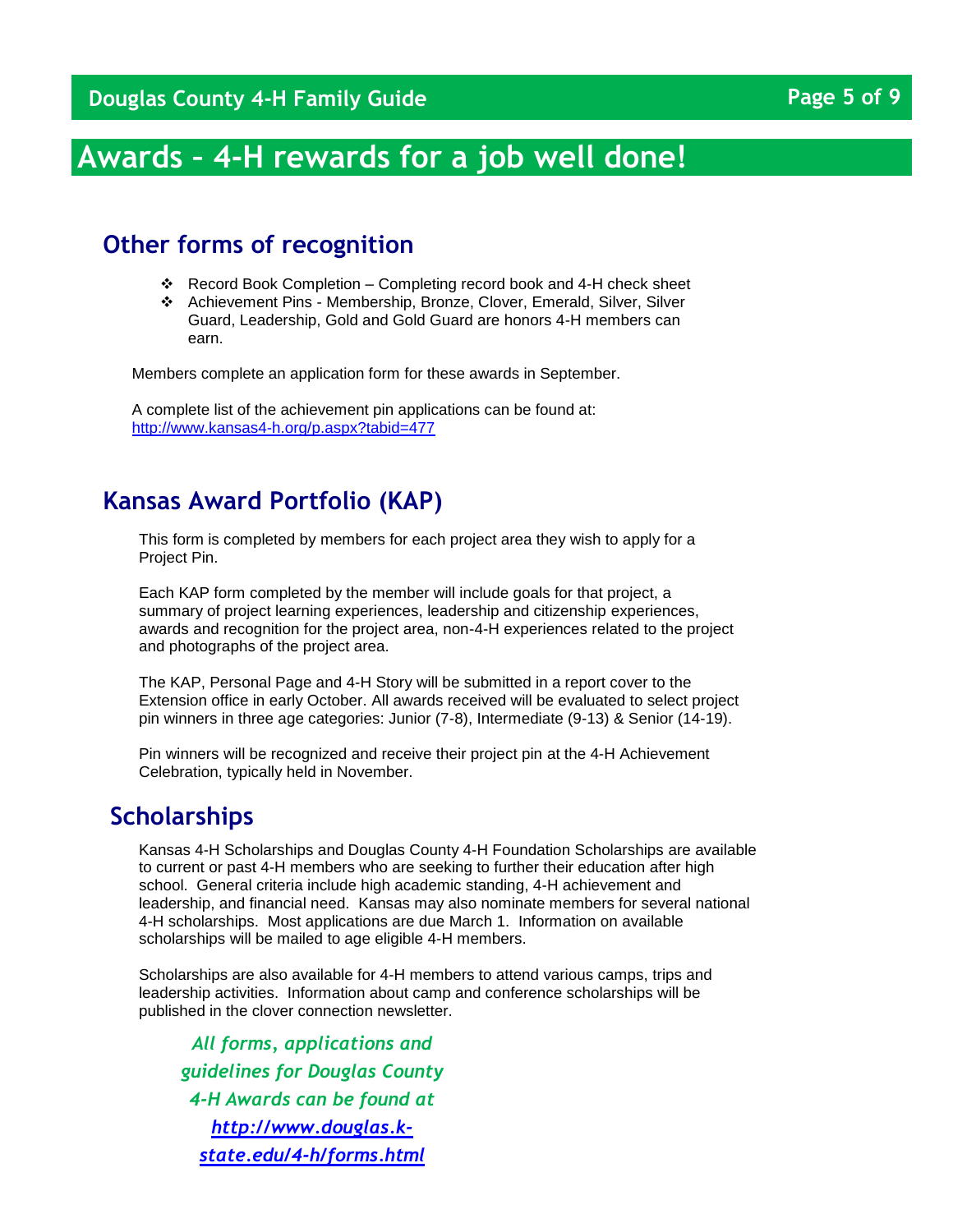# **4-H Events**

#### **4-H Camp**

A four day, three night experience at Rock Springs Ranch, located outside of Junction City, for 4-H'ers 7-11 years of age. The youth are supervised by one adult camp counselor and one teen camp counselor (ages 14 and older).

#### **Discovery Days**

Discovery Days is held at Kansas State University. Members, leaders and parents may attend. Classes and learning activities are the focus of this mini-college event. Youth must be at least 13 years old to attend.

### **County 4-H Club Day**

A county event that provides 4-H members the opportunity to develop public appearance skills. The presentation is evaluated by a judge and presented a purple, blue, red, or white ribbon. The top contestants in each category will advance on to Regional 4-H Days. (See more information under "Presentations" on page 7)

#### **Regional 4-H Club Day**

Top entries from County 4-H Day gather with nearby counties to present and evaluate their 4-H Day entries. 4- H'ers earning Top Purple awards in each division at County Club Day will represent Douglas County at the Regional Club Day.

#### **Achievement Celebration**

An event to honor 4-H members and leaders. The county champions, achievement awards and key award winners are named. Everyone involved in 4-H is encouraged to attend.

### **The Douglas County Fair**

The annual event where 4-H'ers exhibit an end product of their current 4-H projects for evaluation. Judging is done by a variety of evaluation methods. Exhibitors are awarded purple, blue, red, or white ribbons based upon a judge's decision. Purple winners are eligible for State Fair if age requirements are met. A fair book explaining rules and classes is available in June. For more information about the fair visit [www.dgcountyfair.com.](http://www.dgcountyfair.com/)

### **Kansas State Fair**

4-H'ers age 9 and older who have met all requirements to enter, can compete at the State Fair. Each division has special requirements for eligibility at State Fair, based on County Fair awards. The fair is held in Hutchinson and starts the first weekend after Labor Day and runs through the following weekend.

### **Citizenship Washington Focus D.C.**

Every other summer Douglas County sends delegates to the CWF Conference at the National 4-H Center outside Washington D.C. CWF is an 18 month long citizenship program for youth ages 14-18 that involves learning about local, state and federal government.

#### **Project Skill-a-thon**

This event is a way for 4-H'ers and non 4-H'ers to get an introduction to other project areas that 4-H has to offer.

#### **Bromelsick Christmas Party & Memorial**

Mr. Bromelsick was sincerely interested in the children of Lawrence and Douglas County. Before his death on April 4, 1950 he requested that his sizable estate be donated to the local Boy Scouts, Girls Scouts and 4-H Clubs. In honor of his lasting generosity he asked that we hold a Christmas Party and Memorial service yearly.

#### **Campference**

Participants will experience the feel of a conference, while enjoying the "camp" activities Rock Springs 4-H Center has to offer. Campference will feature workshops about opportunities in the 4-H program, becoming a leader and activities to energize youth while learning healthy living skills and how to better interact with others. Participants will meet other youth from around the state of Kansas.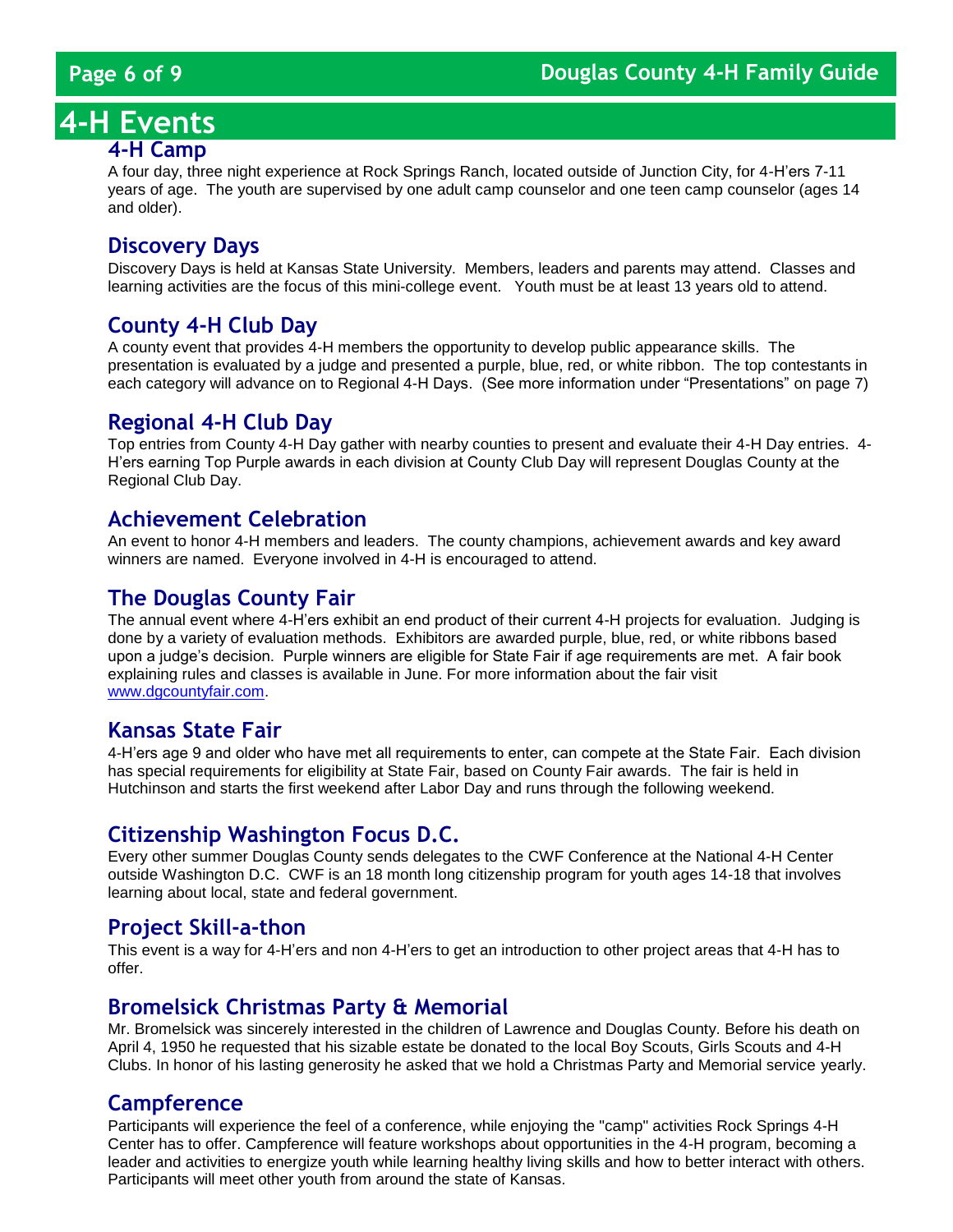# **4-H Events Cont.**

## **National 4-H Conference**

4-H'ers who are 15 and older are eligible to apply to attend the National 4-H Conference at the National 4-H Center in Chevy Chase, Maryland. Four youth are selected to attend, based on application and personal interview of finalists. The four youth represent Kansas 4-H at the national planning meetings in April. Upon their return home, they help with Discovery Days, serve on the State 4-H Advisory Board for one year, and the State 4-H Citizenship Project Action Committee for one or two years. Expenses for the National Conference are paid by donors.

# **National 4-H Congress**

The recognition event for 4-H members 14 and older who have achieved state and national recognition for their projects. National and local sponsorship of the trip provides a one-week educational experience for approximately 35-40 Kansas youth. Youth from all 50 states are represented at this event.

# **National 4-H Week**

The first full week in October is set aside each year to recognize and promote 4-H. Each year a theme highlights the week and is used throughout the year. 4-H clubs may have window displays, booths or special promotions of 4-H in their communities.

# **Project Meeting**

A small interest group conducted by a leader. Usually separate from monthly club meetings.

# **Judging Schools and Contests**

Classes of various projects can be judged by 4-H members. These schools and contests may be held on a local, county, area, state and national level. Judging teams are selected for Dairy, Family and Consumer Sciences, Horticulture, Livestock, Horse, Photography and Poultry.

# **Quiz Bowls**

This is an activity where one team challenges a second team to see which can respond to the most questions or situations correctly. The question is presented by a moderator and the first team to give the correct response receives credit. Quiz bowls are conducted in these project areas: Dairy, Dog, and Horse.

# **4-H Presentations**

Presentations may be given by the 4-H member at a project meeting, club meeting, or some county or state level events. Examples include:

# **Project Talk**

The member talks about what he/she is doing in a project, where he/she went, what was seen, what activities were conducted, etc. Members 13 and younger can give this type of talk.

# **Demonstration**

Showing and telling how to do something, and there is a finished product.

# **Illustrated Talk**

Uses visuals such as slides, pictures, charts or models to explain what is being said.

# **Public Speaking**

This is a presentation about a topic delivered without the use of visuals or demonstration. The presentation is typically given by older members.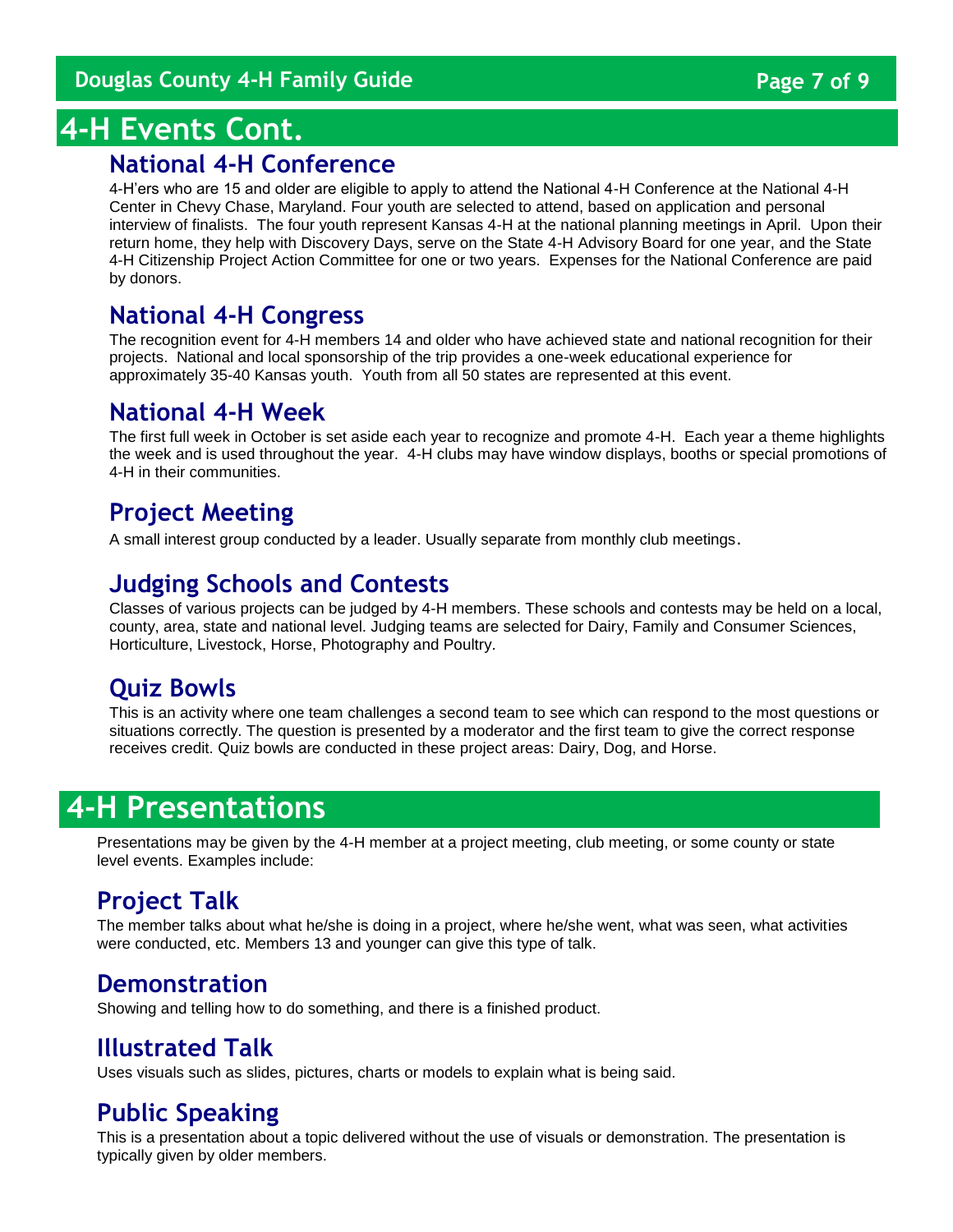# **Page 8 of 9 Douglas County 4-H Family Guide**

# **Your Job as a 4-H Member**

4-H activities are fun, hands-on, rewarding, and will make you want to get involved more!

#### **Helpful Information from 4-H Members**

#### **"If I had only known…."**

- ❖ I can go to ANY county activity that is listed in the 4-H Newsletter.
- ❖ I should have read the newsletter EVERY month!
- \* Keeping records of your involvement in 4-H activities, speeches, demonstrations, school/community/ church and other organizations for reference makes it so much easier when applying for trips and awards.
- ANY of my friends can join 4-H! You do not need to own an animal to be a part of 4-H.



To ensure the best possible experience through 4-H, you will need to put a little effort into it. Here are some things you can do to make sure you are getting the most out of your experience:

- $\checkmark$  Attend all of your club meetings if possible. Arrive on time and plan to stay until the meeting ends.
- $\checkmark$  An active club member volunteers for jobs without being coaxed. GET INVOLVED!!
- $\checkmark$  Go to meetings with your ideas and share them with others. Listen to what others have to say. Even if you don't agree with other's opinions, it lets you hear other points of view.
- $\checkmark$  Be a friend. Get to know other club members. Help out when needed.
- $\checkmark$  Make suggestions and present ideas. This is your 4-H club so plan activities that you will have fun with as well as learn from.
- $\checkmark$  Stay updated about important dates and opportunities. It is your responsibility to make sure you turn in registration paperwork.

# **Checklist for 4-H Members**

In order to have a successful 4-H experience, members should plan to achieve the following:

#### **Club Responsibilities**

| Am Doing Now   Plan To Do |                                                 |
|---------------------------|-------------------------------------------------|
|                           | Attend monthly meetings regularly               |
|                           | Know the roll call topic                        |
|                           | Be prepared when on the program                 |
|                           | Support and work for club and count events      |
|                           | Be a dependable committee member                |
|                           | Participate in Club Day and other county events |

#### **Project Responsibilities**

| Am Doing Now   Plan To Do |                                      |
|---------------------------|--------------------------------------|
|                           | Attend project meetings              |
|                           | Begin project work early in the year |
|                           | Keep Permanent Record up-to-date     |
|                           | Attend judging schools and contests  |
|                           | Take an exhibit to the county fair   |
|                           | Encouraged to complete one KAP       |